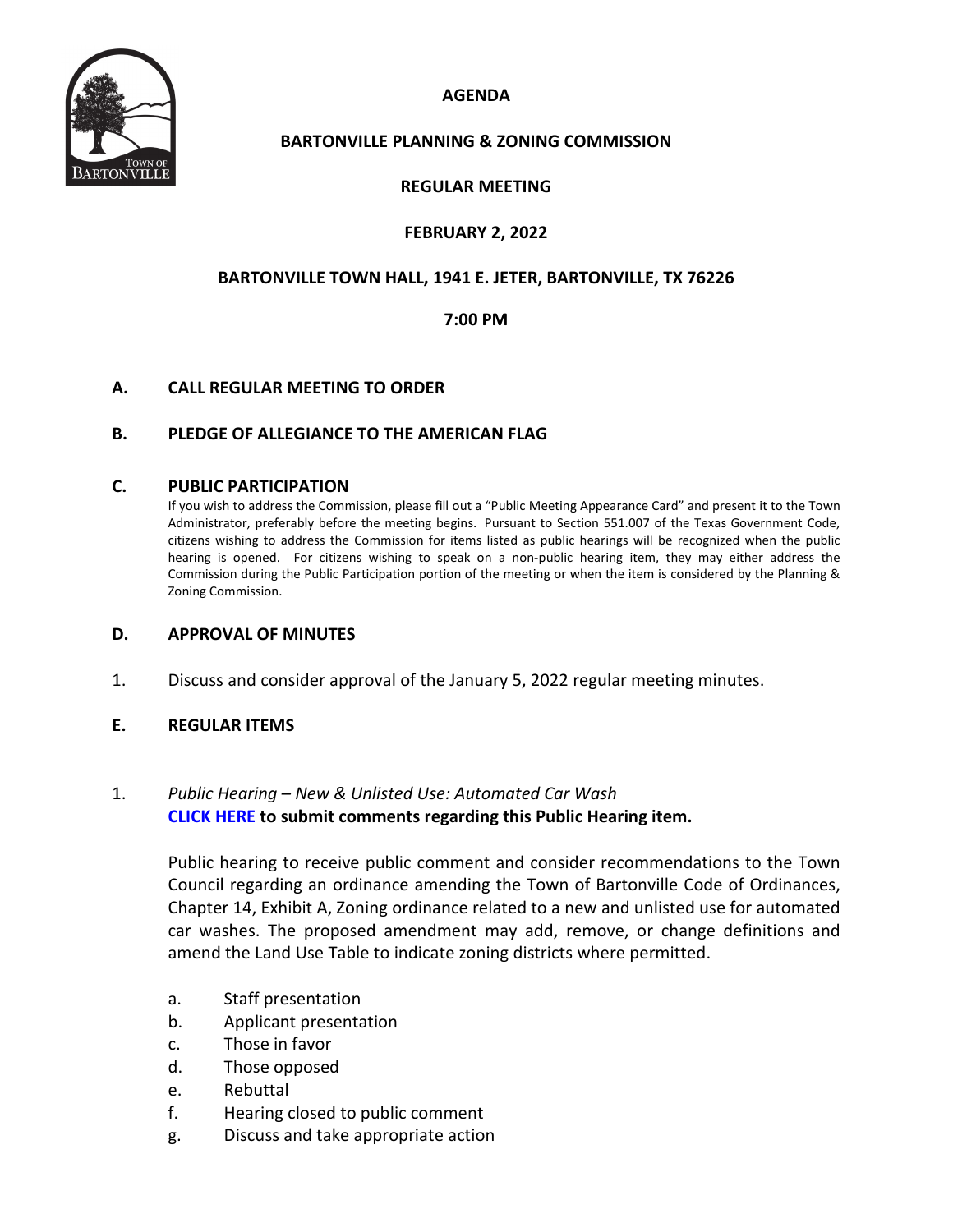## 2. *Public Hearing – Posted Notice Requirements* **[CLICK HERE](https://tx-bartonville.civicplus.com/FormCenter/Contact-Us-3/Town-Council-Public-Participation-FormPu-50) to submit comments regarding this Public Hearing item.**

Public hearing to receive public comment and consider recommendations to the Town Council regarding public hearing posted notice requirements by amending the Town of Bartonville Code of Ordinances, Chapter 14, Exhibit "A," Article 14.02, Ordinance 361- 05, The Zoning Regulations, Appendix A, Section A.5 by repealing and replacing subsection C. Posted Notice.

- a. Staff presentation
- b. Applicant presentation
- c. Those in favor
- d. Those opposed
- e. Rebuttal
- f. Hearing closed to public comment
- g. Discuss and take appropriate action

## **F. FUTURE AGENDA ITEMS/REQUESTS BY COMMISSIONERS TO BE ON NEXT AGENDA**

## **G. ADJOURN REGULAR MEETING**

I do hereby certify that the Notice of Meeting was posted on the bulletin board at Town Hall of the Town of Bartonville, Texas, a place convenient and readily accessible to the general public at all times and said Notice was posted on the following date and time: January 28, 2022 at 6:30 p.m., at least 72 hours prior to the time of said meeting.

Cori Reaume, Interim Town Administrator

*The Planning and Zoning Commission reserves the right to adjourn into a closed meeting or executive session as authorized by Texas Government Code, Sections 551.001, et seq. (the Texas Open Meetings Act) on any item on its open meeting agenda in accordance with the Texas Open Meetings Act, including, without limitation Sections 551.071-551.088 of the Texas Open Meetings Act. Any final action, decision, or vote on a matter deliberated in a closed meeting will only be taken in an open meeting that is held in compliance with Texas Government Code, Chapter 551.*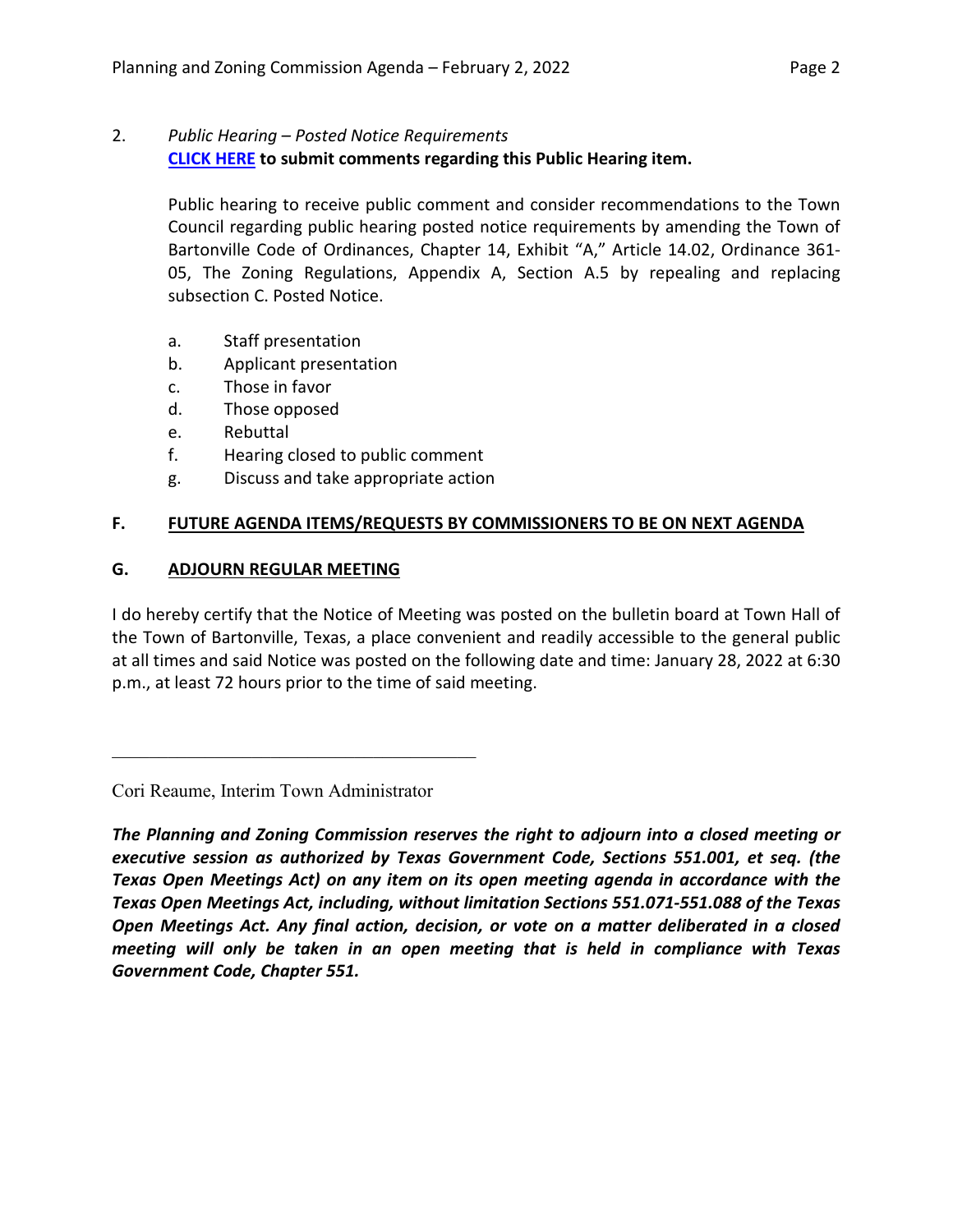The Bartonville Planning and Zoning Commission held a regular meeting on the 5<sup>th</sup> day of January, 2022, at 7:00 p.m., in the Council Chambers of Bartonville Town Hall, 1941 East Jeter Road, Bartonville, Texas.

#### **Present:**

Ralph Arment, Chairperson Don Abernathy, Commissioner Harry Otto, Commissioner Margie Arens, Alternate 1 Larry Hayes, Alternate 2

with the following members absent: Gloria McDonald, Vice-Chairperson; Brenda Hoyt-Stenovitch, Commissioner

Also present: Cori Reaume, Interim Town Administrator; Ed Voss, Town Attorney; and Chris Hartke, Town Engineer

There constituting a quorum, the following business took place:

## **A. CALL TO ORDER**

Chair Arment called the meeting to order at 7:00 p.m.

## **B. PLEDGE OF ALLEGIANCE TO THE AMERICAN FLAG**

Chair Arment led the Pledge of Allegiance.

## **C. PUBLIC PARTICIPATION**

There was none.

**D. APPROVAL OF MINUTES:** Discuss and consider approval of the November 3, 2021 regular meeting minutes.

Commissioner Otto moved to approve the December 1, 2021 meeting minutes. Commissioner Arens seconded the motion.

#### **VOTE ON THE MOTION**

**AYES:** Arment, Abernathy, Otto, Arens, Hayes **NAYS:** None **VOTE**: 5/0

## **REGULAR ITEMS**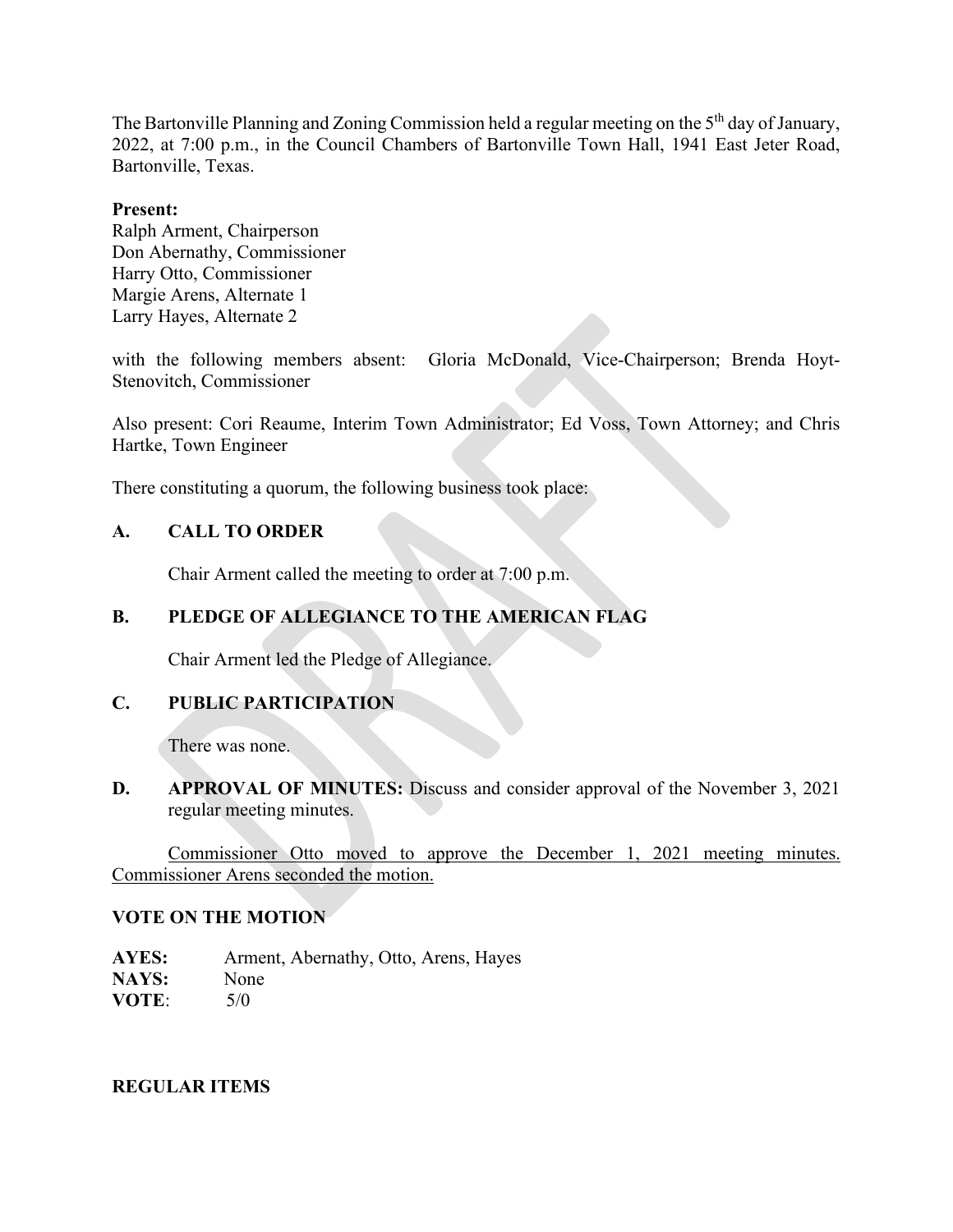## 1. *Site Plan Amendment – The Barrel, Bartonville Town Center*

*Public hearing to hear public comment and consider recommendations to the Town Council regarding a Site Plan Amendment for Bartonville Town Center, being part of a*  tract of land described as Lot 1R-1 Block A, Denkmann Plaza Addition, Town of *Bartonville, Denton County, Texas. The property is generally described as a 7.32-acre tract of land generally located on the west side of FM 407, more commonly known as 2648 FM 407, Bartonville, Texas. The site plan amendment is requested to identify the location of a proposed new wall sign with illumination.*

Ms. Reaume explained that while many signs currently installed in Bartonville Town Center are illuminated, the Town's ordinance related to signage does not allow for illuminated signs unless they are explicitly identified and approved as part of a site plan.

In order to accommodate the proposed illuminated sign for The Barrell, a site plan amendment application was required. Staff intend to perform additional research and will likely make recommendations in the coming months for an update to the Town's ordinances to allow for illuminated signs in this zoning district.

Ms. Reaume further explained that the proposed sign exhibits less illumination than many existing signs in the Town Center, and that the applicant submitted multiple sign options before finally seeking the proposed sign under consideration.

Commissioner Otto suggested consideration of businesses being limited from having illuminated signs after business hours when ordinance changes are reviewed and/or updated. Town Attorney, Ed Voss, indicated that as an option but reminded Commissioners that some lighting in parking areas can be used as a safety feature.

Chairperson Arment opened the public hearing at 7:03 p.m.

No public comment was received in favor. No comment was received in opposition.

Chairperson Arment closed the public hearing at 7:03 p.m.

Commissioner Arens moved to recommend approval to the Town Council the Site Plan Amendment, as proposed. Commissioner Abernathy seconded the motion.

## **VOTE ON THE MOTION**

**AYES:** Arment, Abernathy, Otto, Arens, Hayes NAYS: None **VOTE:** 5/0

2. *Zoning Ordinance Amendment – Equestrian Centers*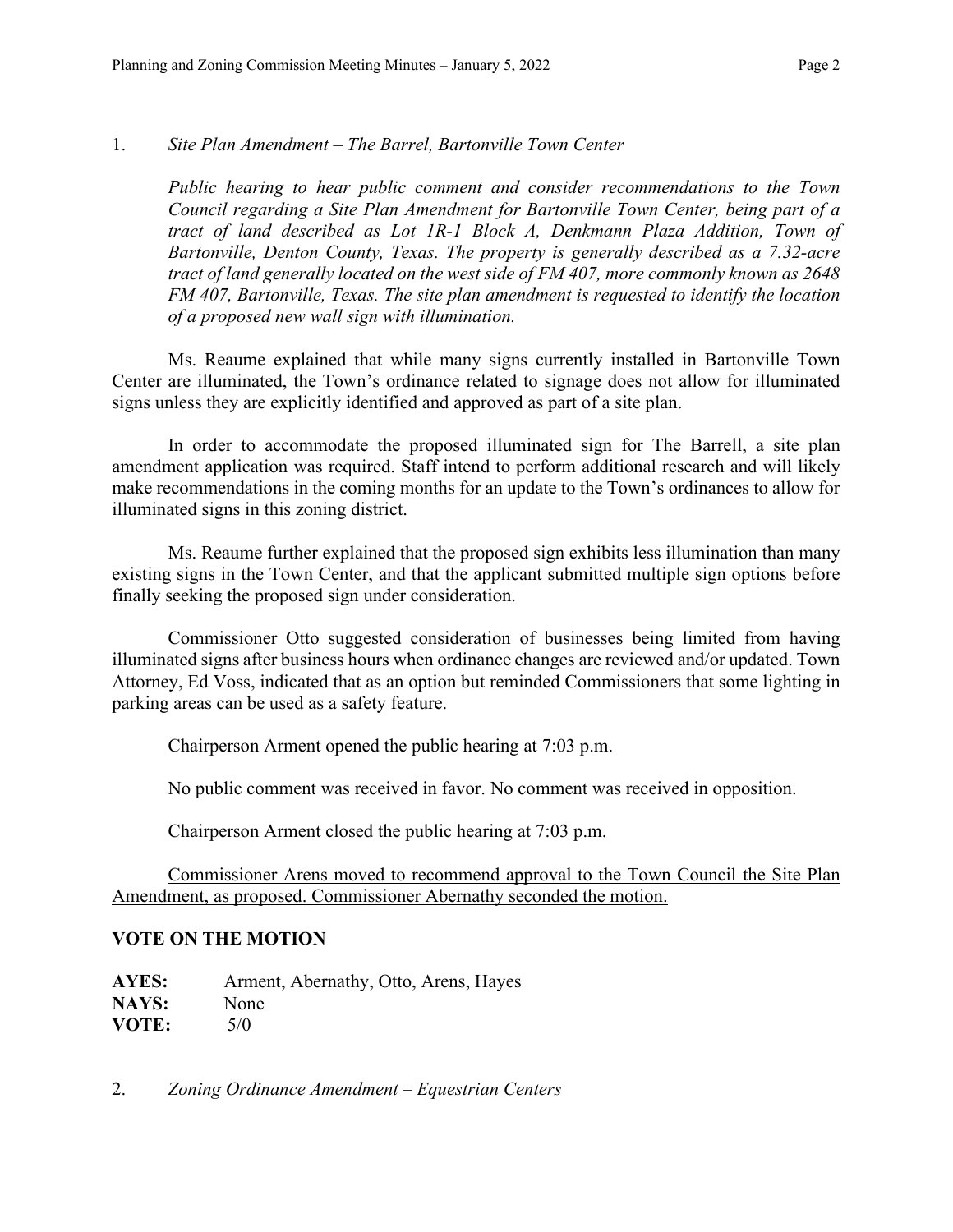*Public hearing to hear public comment and consider recommendations to the Town Council regarding proposed amendments to the Town of Bartonville Zoning Ordinance related to equestrian center regulations, including private and commercial stables and related matters. The proposed amendments may add, remove, or change definitions, amending zoning districts where permitted, and/or by adding additional requirements and provisions necessary for the regulation of private and commercial stables within all of the Town's zoning districts.*

Chairperson Arment opened the public hearing at 7:11 p.m.

Town Attorney, Ed Voss, provided background regarding the establishment of the Equestrian Center Committee, and the process used by the committee for their review. Many other cities' ordinances were reviewed, as well as the previous conditional use permits approved by the Town related to equestrian centers. Some changes were originally proposed by the group but after further review, it was found to be impractical to remove certain definitions or items because of many other references throughout the Town's Code of Ordinances.

Chairperson Arment suggested revisiting the time limit of 7:00 p.m. for the hours of operation to be in line with the proposed 10:00 p.m. allowed for lighting.

Additional conversation was held regarding the hours of operation, lighting, and amplified sound limits. Ultimately, the group opted to recommend changing the hours of operation to extend to 10:00 p.m. consistent with the proposed times for lighting, but to require a stop to amplified sound at 7:00 p.m.

No public comment was received in favor. No comment was received in opposition.

Claire Rock, 1408 E. Jeter Rd., spoke neither in favor nor opposed.

Chairperson Arment closed the public hearing at 7:37 p.m.

Commissioner Otto moved to recommend approval to the Town Council of the draft ordinance, with the changes discussed. Commissioner Abernathy seconded the motion.

## **VOTE ON THE MOTION**

**AYES:** Arment, Abernathy, Otto, Arens, **NAYS:** Hayes **VOTE:** 4/1

# **F. FUTURE AGENDA ITEMS/REQUESTS BY COMMISSIONERS TO BE ON NEXT AGENDA**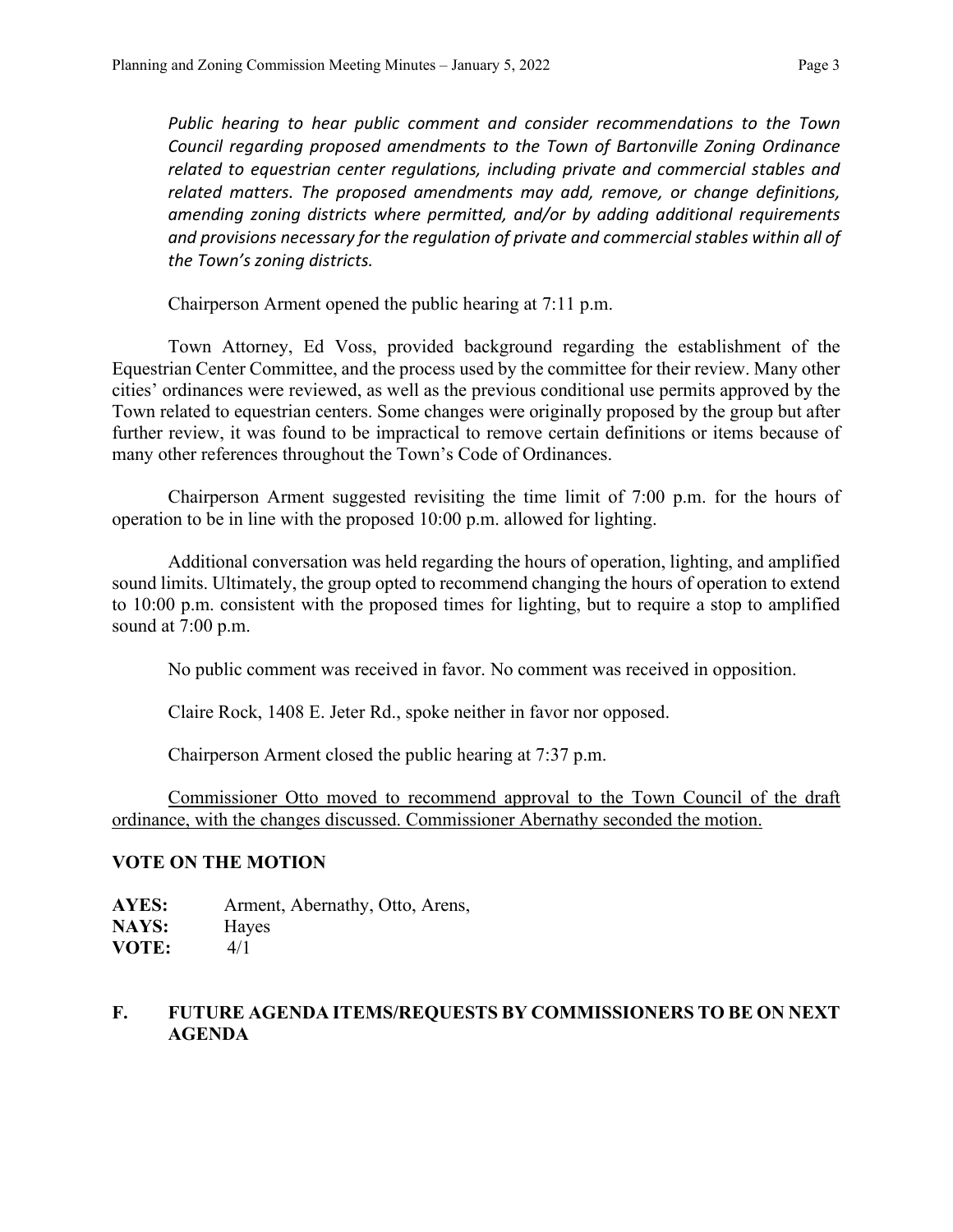Ms. Reaume mentioned an upcoming consideration of a new and unlisted use to be added into the Town's land use table for an automated car wash, and an upcoming subdivision consisting of 5-acre lots.

## **F. ADJOURNMENT**

There being no further business to come before the board, Chairman Arment declared the meeting adjourned at 7:41 p.m.

# **APPROVED this the 2nd day of February 2022.**

Approved:

Ralph Arment, Chair

Attest:

Cori Reaume, Interim Town Administrator

\_\_\_\_\_\_\_\_\_\_\_\_\_\_\_\_\_\_\_\_\_\_\_\_\_\_\_\_\_\_\_\_\_\_\_\_\_\_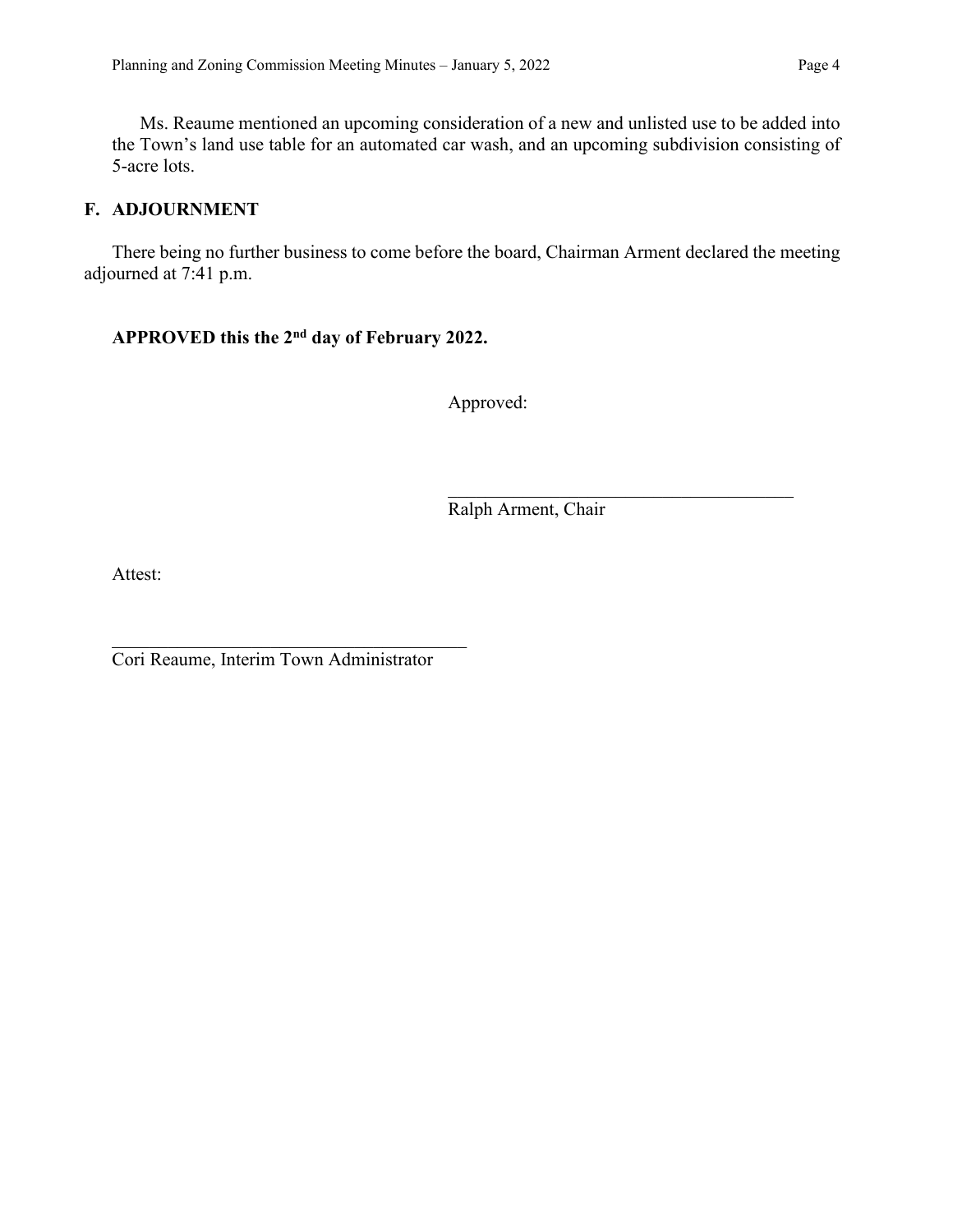

**Item # 1**

| <b>DATE:</b> | February 2, 2022                                                                                                                                                                                                                                                                                                                                                                                                                  |
|--------------|-----------------------------------------------------------------------------------------------------------------------------------------------------------------------------------------------------------------------------------------------------------------------------------------------------------------------------------------------------------------------------------------------------------------------------------|
| <b>FROM:</b> | Cori Reaume, Interim Town Administrator                                                                                                                                                                                                                                                                                                                                                                                           |
| <b>ITEM:</b> | Public hearing to receive public comment and consider recommendations to the<br>Town Council regarding an ordinance amending the Town of Bartonville Code of<br>Ordinances, Chapter 14, Exhibit A, Zoning ordinance related to a new and<br>unlisted use for automated car washes. The proposed amendment may add,<br>remove, or change definitions and amend the Land Use Table to indicate zoning<br>districts where permitted. |

## **Summary:**

An application was received from A-S 114 Lantana TC Phase 2, L.P. requesting the Town consider the addition of a currently unlisted land use. The use to be considered is for an automated car wash, which is considerably different from any uses currently in the Land Use Table, and should be added into the table following public hearings and action by the Planning & Zoning Commission, as well as the Town Council.

The proposed new definition is as follows: *Car Wash, Automatic: A facility designed and used for the primary purpose of washing and cleaning passenger automobiles in which all task are performed by mechanical means, and the automobile is typically driven through the facility by the automobile operator. Self-service vacuum stations may also be located on the property.*

After careful consideration of the Town's zoning districts, staff recommend the addition of this use, only by conditional use permit, in the General Commercial zoning district. That recommendation and the respective ordinance changes is outlined in the draft ordinance included with this item.

The Commission will conduct a public hearing to receive comments for or against the proposed changes, and may opt to recommend the draft ordinance changes as presented, or to recommend with changes to the definition and/or the allowable zoning districts.

**Public Comments**: The Town has not received any public comments as of January 28, 2022.

## **ATTACHMENTS:**

- Application
- Published Legal Notices (Original and revised to correct 2<sup>nd</sup> hearing location)
- Draft Ordinance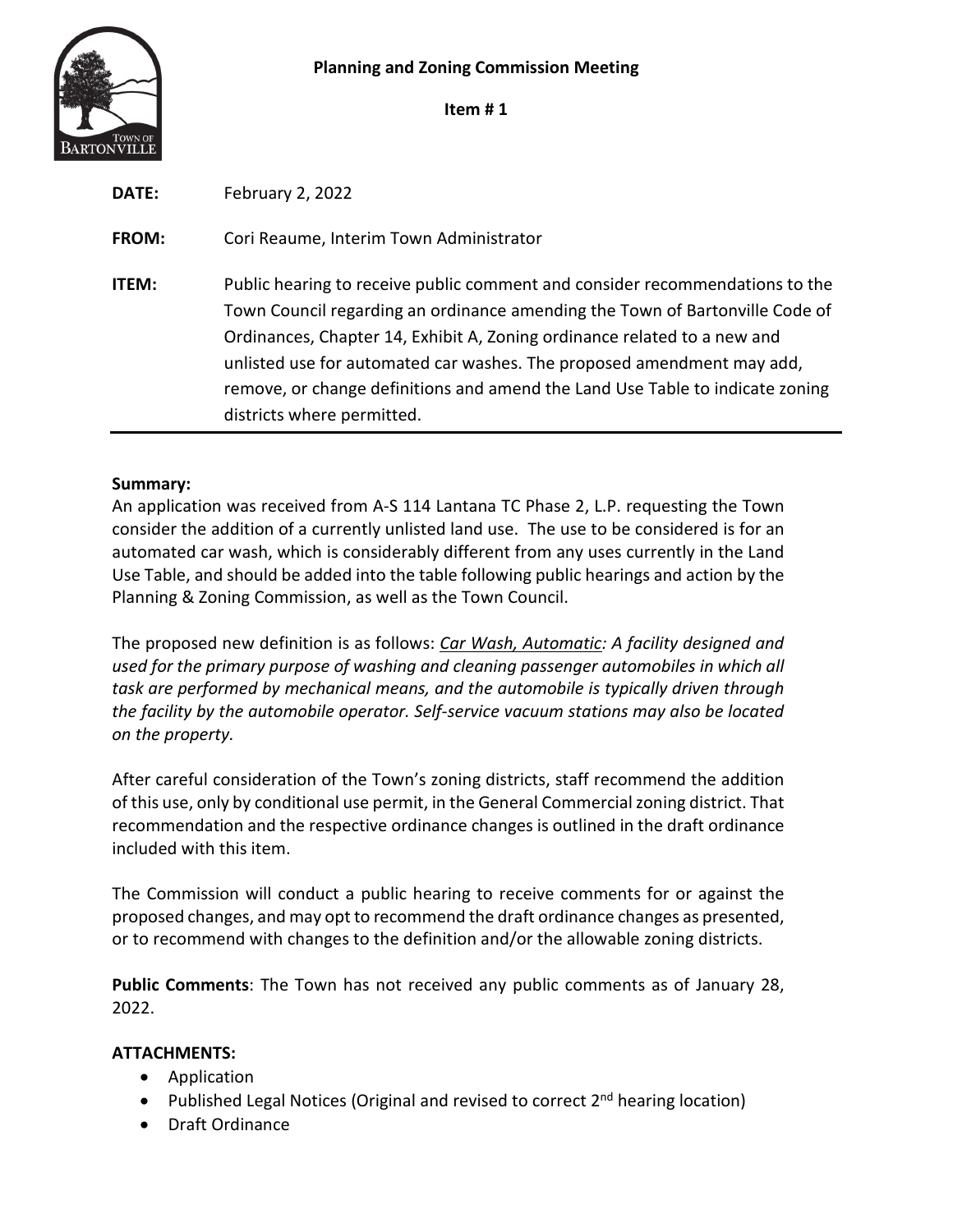

|                                                                                               | All applications must be submitted in accordance with the Submission Schedule attached hereto. |  |  |  |  |
|-----------------------------------------------------------------------------------------------|------------------------------------------------------------------------------------------------|--|--|--|--|
| Applicant: A-S 114 LAJTADA TC PHASE 2. L.P.                                                   |                                                                                                |  |  |  |  |
| Mailing Address: 8827 W. SAN HOUSTON PARKWAY N; SUITS 200; HOUSTON, TX 77040                  |                                                                                                |  |  |  |  |
| Phone: $281 - 640 - 7195$                                                                     |                                                                                                |  |  |  |  |
|                                                                                               | Email MHARNEY @ NEW QUEST. COM                                                                 |  |  |  |  |
|                                                                                               | Zoning Text Amendment: <u>Valisted Form of Lave USE- Automated</u> Express Are Wash            |  |  |  |  |
| I hereby certify that the information concerning this proposed zoning text change is true and |                                                                                                |  |  |  |  |
| correct.                                                                                      | $\frac{12/20/2021}{\text{Date}}$                                                               |  |  |  |  |
| Signature of Applicant/Owher )                                                                |                                                                                                |  |  |  |  |
| <b>STAFF USE ONLY:</b>                                                                        |                                                                                                |  |  |  |  |
|                                                                                               |                                                                                                |  |  |  |  |
| Accepted By: Check No. : Check No. :                                                          |                                                                                                |  |  |  |  |
| P& Z Public Hearing: 2008 2014                                                                |                                                                                                |  |  |  |  |
| <b>Council Public Hearing:</b>                                                                |                                                                                                |  |  |  |  |

Classification of New/Unlisted Uses - It is recognized that new types of land use will arise in the future,  $C_{\cdot}$ and forms of land use not presently anticipated may seek to locate in the Town of Bartonville. In order to provide for such changes and contingencies, a determination as to the appropriate classification of any new or unlisted form of land use in the Land Use Charts (Appendix C) shall be made as follows:

> $1<sub>1</sub>$ Initiation:

> > A person, Town department, the Planning and Zoning Commission, or the Town Council  $a.$ may propose zoning amendments to regulate new and previously unlisted uses.

> > A person requesting the addition of a new or unlisted use shall submit to the Town b. Secretary, or his/her designee, all information necessary for the classification of the use, including but not limited to:

The nature of the use and whether the use involves dwelling activity, sales,  $1.$ services, or processing;

 $2.$ The type of product sold or produced under the use;

Whether the use has enclosed or open storage and the amount and nature of the 3. storage;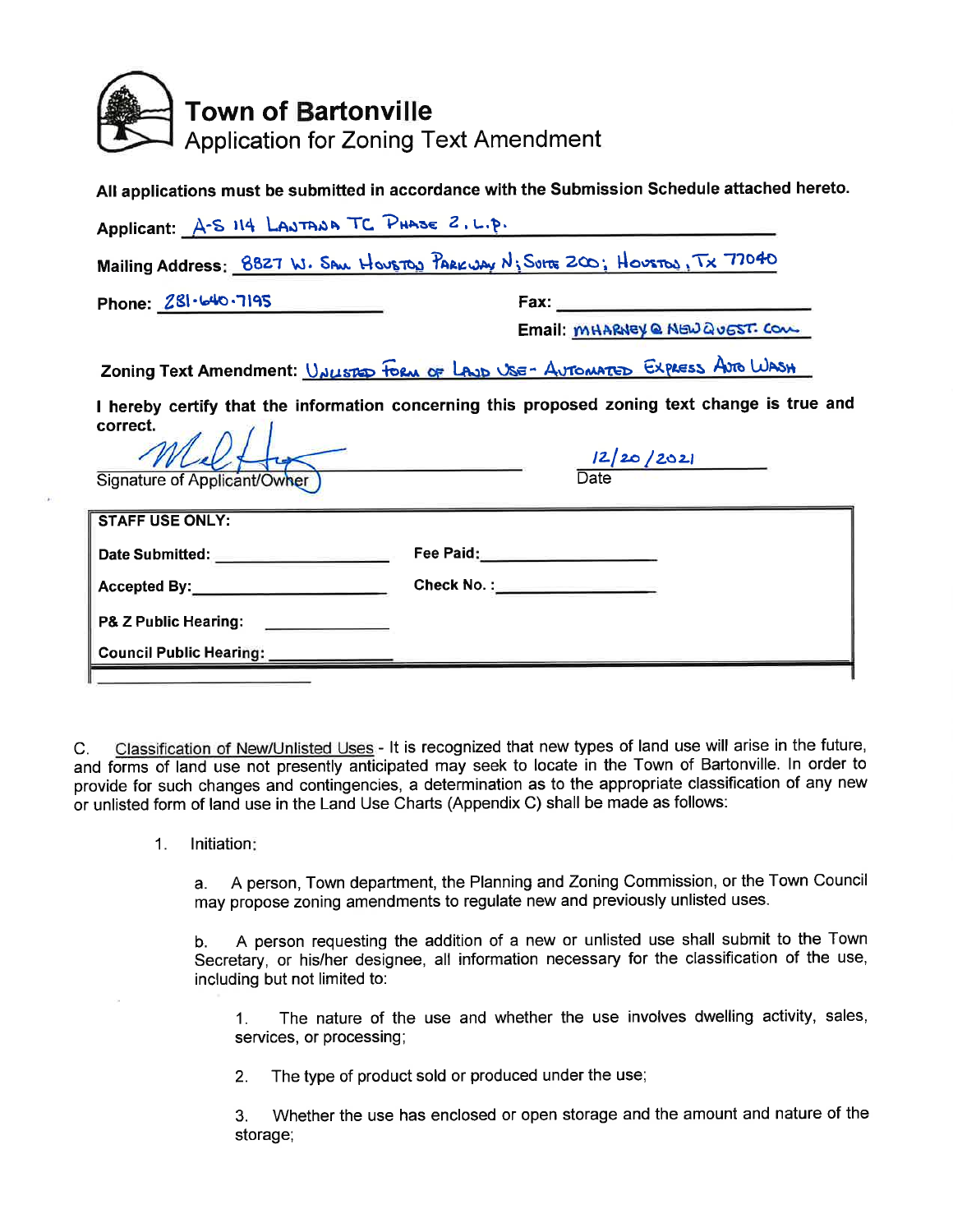- $\overline{4}$ Anticipated employment typically anticipated with the use;
- $5<sub>1</sub>$ Transportation requirements;
- The nature and time of occupancy and operation of the premises; 6.
- The off-street parking and loading requirements;  $7<sub>1</sub>$

The amount of noise, odor, fumes, dust, toxic materials and vibration likely to be 8. generated;

The requirements for public utilities such as sanitary sewer and water and any 9. special public services that may be required; and

 $10<sub>1</sub>$ Impervious surface coverage.

The Town Secretary, or his/her designee, shall refer the question concerning any new or  $2.$ unlisted use to the Planning and Zoning Commission requesting a recommendation as to the zoning classification into which such use should be placed. The referral of the use interpretation question shall be accompanied by the statement of facts in Subsection b. above. An amendment to this Ordinance shall be required as prescribed by Appendix A.

The Planning and Zoning Commission shall consider the nature and described performance  $3<sub>1</sub>$ of the proposed use and its compatibility with the uses permitted in the various districts and determine the zoning district or districts within which such use is most similar and should be permitted (by right or by CUP).

The Planning and Zoning Commission shall transmit its findings and recommendations to the  $4<sub>1</sub>$ Town Council as to the classification proposed for any new or unlisted use. The Town Council shall approve or disapprove the recommendation of the Planning and Zoning Commission or make such determination concerning the classification of such use as is determined appropriate based upon its findings. If approved, the new or unlisted use shall be amended in the use charts of the Zoning Ordinance according to Appendix A.

Standards for new and unlisted uses may be interpreted by the Town Secretary, or his/her  $5<sub>1</sub>$ designee, as those of a similar use. When a determination of the appropriate zoning district cannot be readily ascertained, the same criteria outlined in Subsection b. above shall be followed for determination of the appropriate district. The decision of the Town Secretary, or his/her designee, may be appealed according to the process outlined in Subsections 2. through 4. above.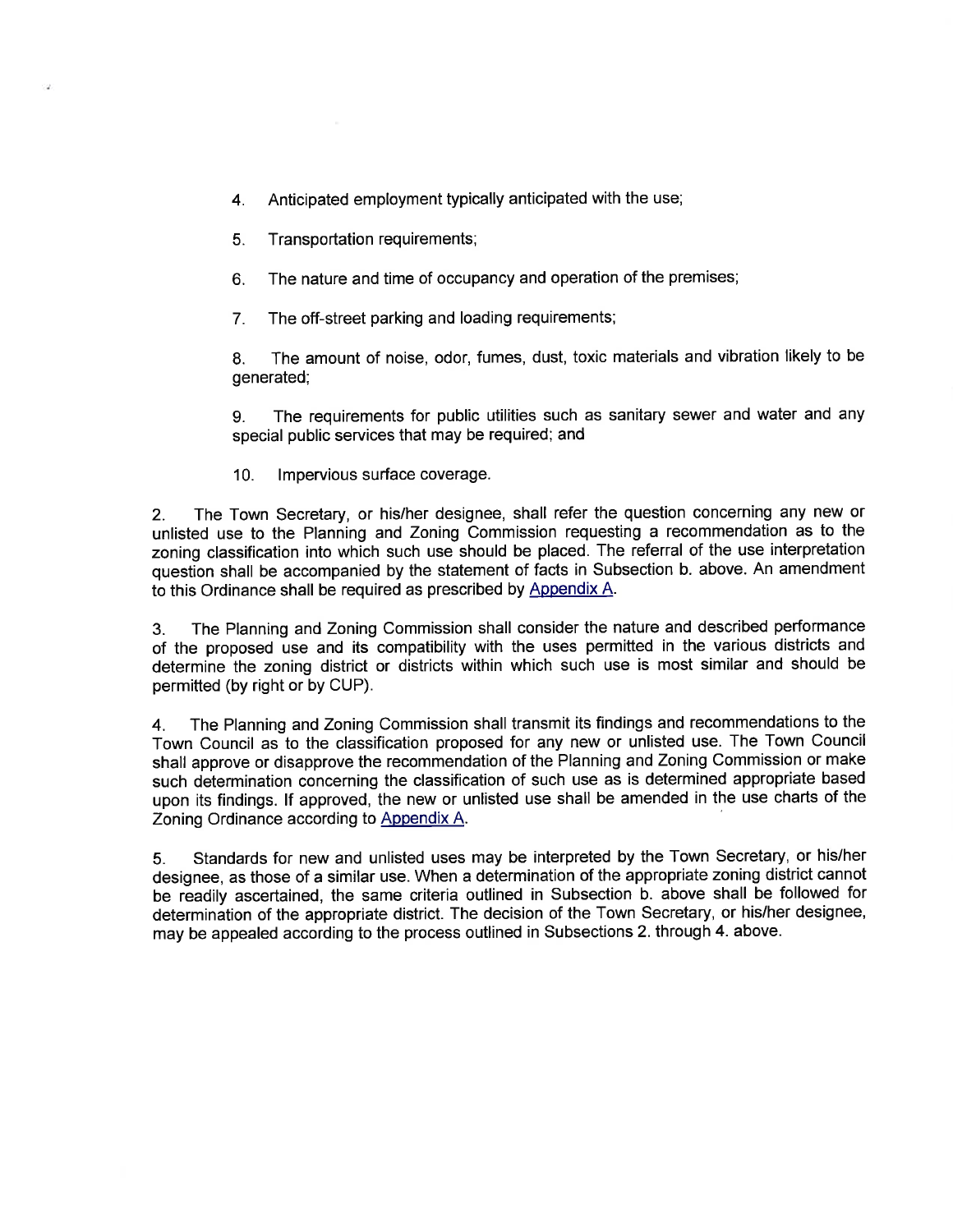

December 20, 2021

Ms. Tammy Dixon **Town Secretary** Town of Bartonville 1941 East Jeter Road Bartonville, Texas 76226

Via Electronic Transmittal

 $Re:$ Application for Zoning Text Amendment Unlisted Form of Land Use

Dear Ms. Dixon,

Please find attached an Application for Zoning Text Amendment for an unlisted form of land use. The requested land use is an Automated Express Auto Wash facility within the General Commercial (GC) zoning district. It is our understanding that the use is not currently a listed form of land use within the Land Use Charts within the Ordinances of the Town of Bartonville, but in general, the use is a compatible use within commercial developments.

As outlined in the application, the following information is provided in support of the use classification;

1. The nature of the use and whether the use involved dwelling activity, sales, services or processing;

The proposed land use is an Automated Express Auto Wash facility with self-service vacuum stations.

- 2. The type of product sold or produced under the use; The proposed use is a service use.
- 3. Whether the use has enclosed or open storage and the amount and nature of the storage; Storage of detergents and drying agents is enclosed within the equipment room.
- 4. Anticipated employment typically anticipated with the use; Anticipated employment is 10 people with average of 2 to 5 employees onsite at a time.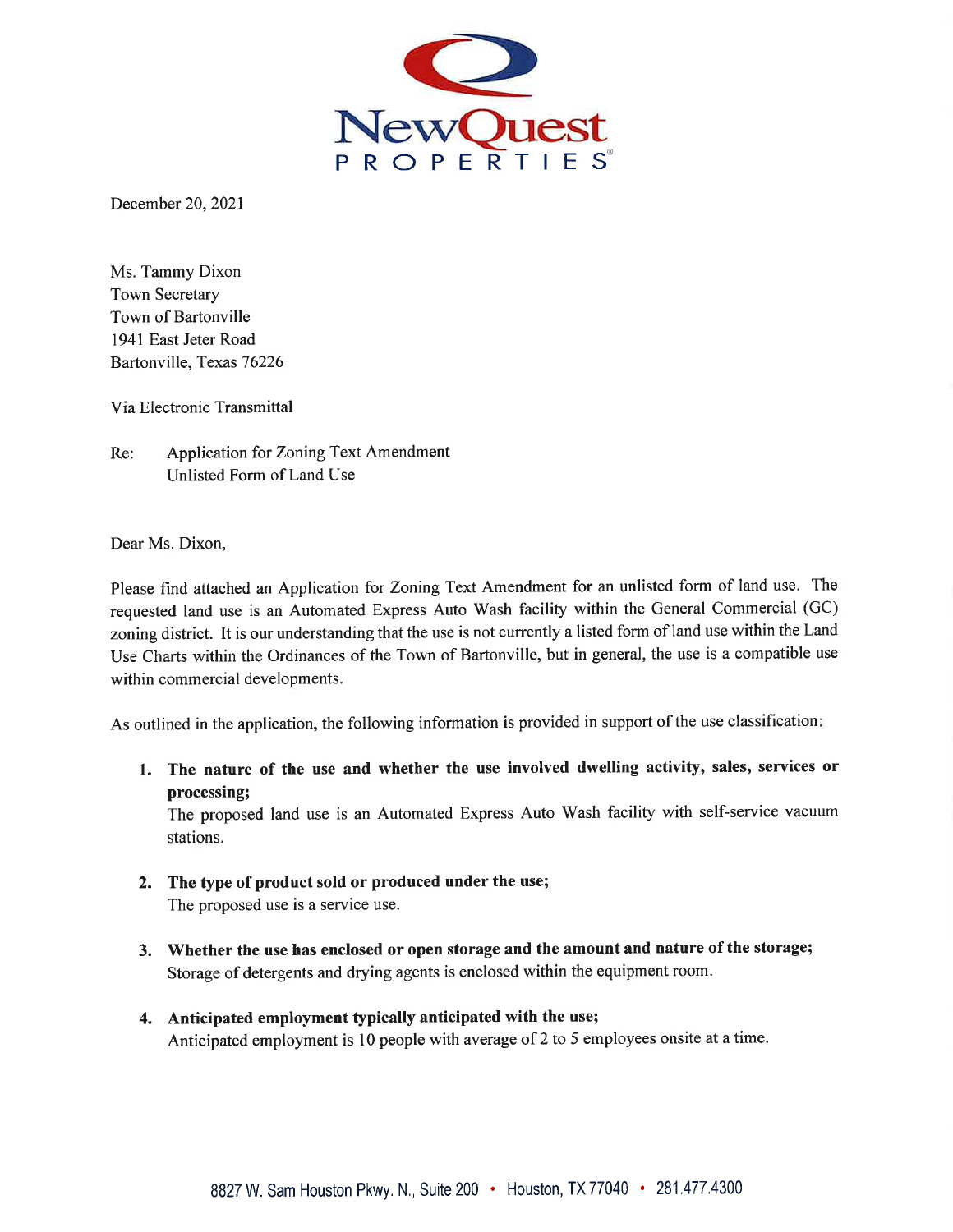Ms. Dixon December 20,2021 Page 2

#### 5. Transportation requirements

The proposed land use will be within a larger commercial development. Limited delivery truck use will be necessary.

6. The nature and time of occupancy and operation of the premises; Hours of operation is anticipated to be 7:30 a.m. to 7:30 p.m.

#### 7. The off-street parking and loading requirements;

All parking will be onsite, 4 to 6 spaces for employees. Stacking for the automated wash is sufficient for 8 to 10 vehicles – typical process time per vehicle is  $2-1/2$  minutes.

- 8. The amount of noise, odor, fumes, dust, toxic materials and vibration likely to be generated; The vacuum station motors and other equipment are contained to within the equipment room to mitigate noise. The exit with dryers and blowers is oriented toward the roadway to mitigate impact on adjacent properties.
- 9. The requirements for public utilities such as sanitary sewer and water and any specific public services that may be required; and

A water reclamation system is proposed within the site, which reduces the average water use to 25 gallons per vehicle, half of the industry average.

#### 10. Impervious surface coverage.

The proposed surface coverage will be consistent with the design for a commercial use. Detention is provided offsite and is sufficient for the proposed development.

Please do not hesitate to contact our office at 281-640-7195 should you have any questions or comments regarding this matter.

Sincerely,

Michael Harney Development Manager

**Attachments**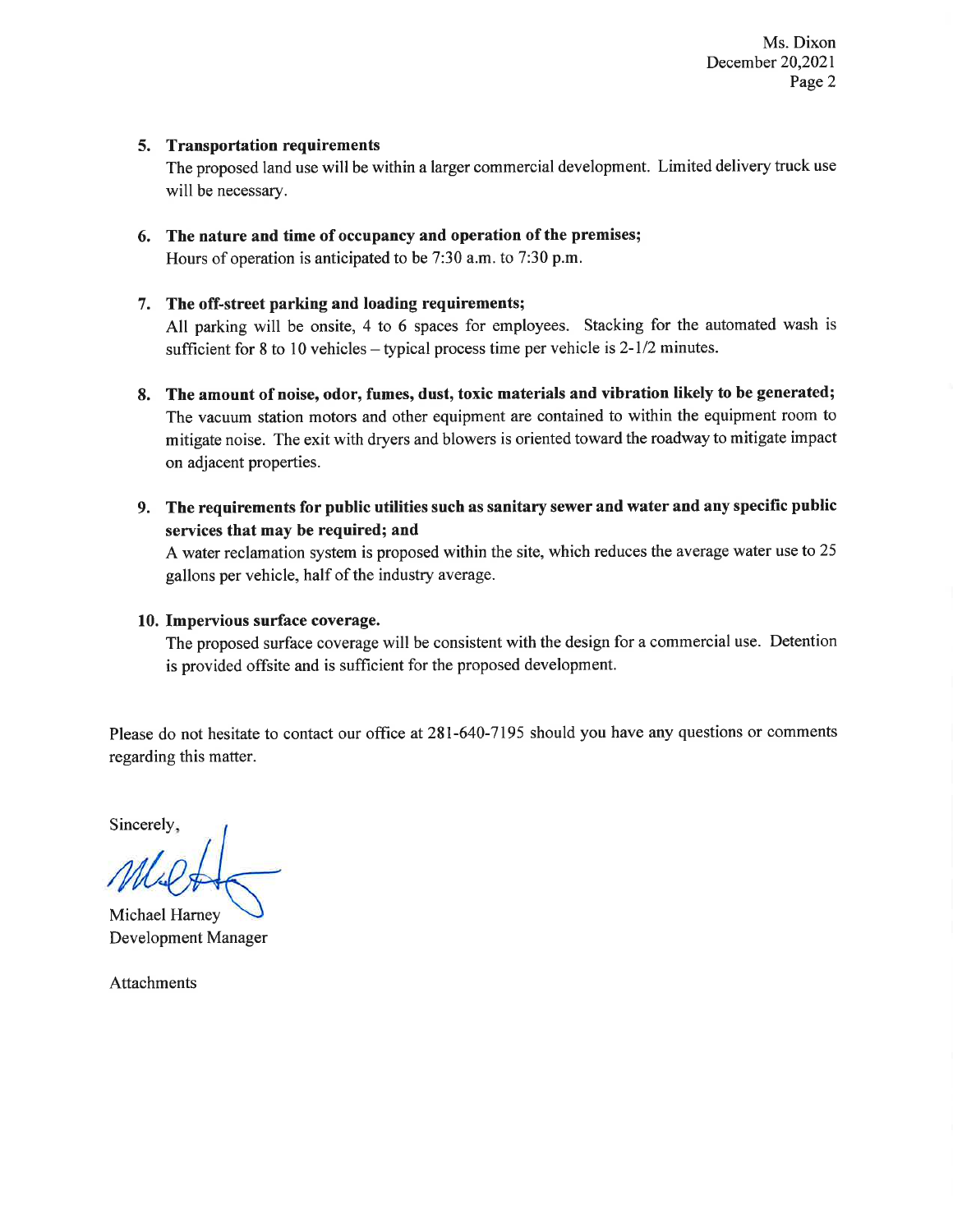#### DENTON RECORD−CHRONICLE P.O. BOX 369 DENTON TX 76202 (940)566−6800

#### ORDER CONFIRMATION (CONTINUED)

#### Salesperson: Legals Denton Printed at 01/12/22 09:51 by plaga−dm −−−−−−−−−−−−−−−−−−−−−−−−−−−−−−−−−−−−−−−−−−−−−−−−−−−−−−−−−−−−−−−−−−−−−−−−−−−−− Acct #: 232 **Ad #: 41855** Status: New

#### **NOTICE OF PUBLIC HEARING TOWN OF BARTONVILLE**

The Planning & Zoning Commission for the Town of Bartonville, Texas, will conduct the first of two public hearings at 7:00 p.m. on February 2, 2022, at Bartonville Town Hall, 1941 E. Jeter Hoad, Bartonville, Texas, to<br>hear public comment and consider recommendations to the Town Council regarding:

Proposed amendments to the Town of Bartonville Zoning Ordinance related to a new and unlisted use for automated car washes. The proposed amendment may add, remove, or change definitions, and amend the Land Use Table to indicate zoning districts where permitted.

The Town Council will conduct a second public hearing at 7:00 p.m. on February 15, 2022 at Bartonville Town Hall, 1941 E. Jeter Road, Bartonville, Texas, to hear public comment, and consider the recommendations of the Planning & Zoning Commission. All interested parties are encouraged to attend.

Drc 01/15/2022

Original Public Notice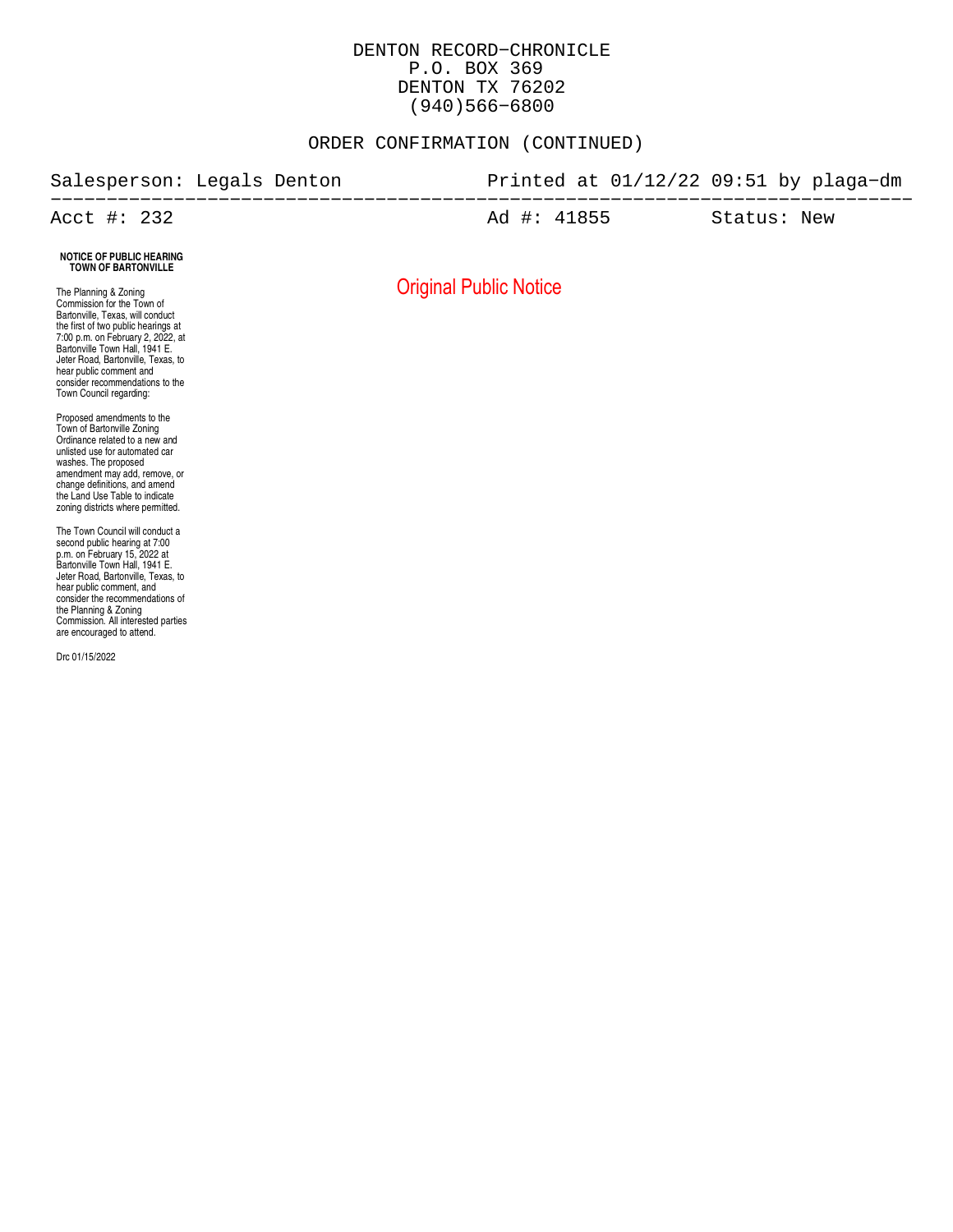#### DENTON RECORD−CHRONICLE P.O. BOX 369 DENTON TX 76202 (940)566−6800

#### ORDER CONFIRMATION (CONTINUED)

#### Salesperson: Legals Denton Printed at 01/26/22 14:47 by amcco−dm −−−−−−−−−−−−−−−−−−−−−−−−−−−−−−−−−−−−−−−−−−−−−−−−−−−−−−−−−−−−−−−−−−−−−−−−−−−−− Ad #: 42190 Status: New WHOLD WHOL

The Planning & Zoning Commission for the **Town of Bartonville, Texas**, will conduct the first of two public hearings at 7:00 p.m. on February 2, 2022, at Bartonville Town Hall, 1941 E. Jeter Road, Bartonville, Texas, to hear public comment and consider recommendations to the Town Council regarding:

Proposed amendments to the Town of Bartonville Zoning Ordinance related to a new and unlisted use for automated car washes. The proposed amendment may add, remove, or change definitions, and amend the Land Use Table to indicate zoning districts where permitted.

The Town Council will conduct a second public hearing at 7:00 p.m. on February 15, 2022 at Lantana Community Church, 2200 E. Jeter Rd., Bartonville, Texas, to hear public comment, and consider the recommendations of the Planning & Zoning Commission. All interested parties are encouraged to attend.

Drc 01/29/2022

Revised Legal notice correcting the location of the February 15, 2022 public hearing to Lantana Community Church.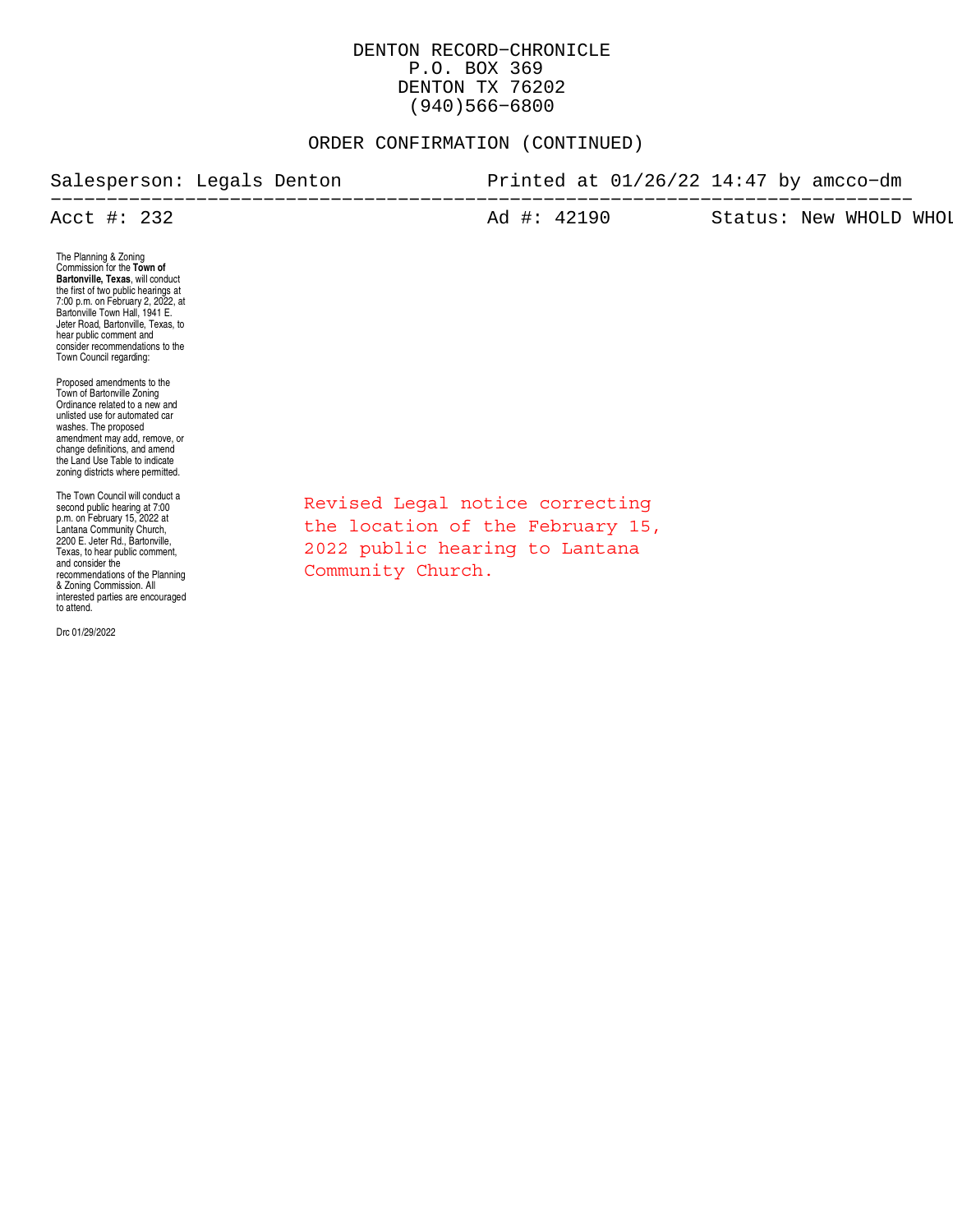## **TOWN OF BARTONVILLE ORDINANCE NO.** -22

**AN ORDINANCE OF THE TOWN OF BARTONVILLE, TEXAS, AMENDING THE TOWN OF BARTONVILLE CODE OF ORDINANCES, CHAPTER 14, EXHIBIT "A," THE ZONING ORDINANCE, BY AMENDING APPENDIX C, LAND USE TABLE AND RELATED PROVISIONS TO ADD THE 'CAR WASH, AUTOMATIC' USE; PROVIDING A SEVERABILITY CLAUSE; PROVIDING A SAVINGS CLAUSE; PROVIDING NO VESTED RIGHTS; PROVIDING FOR A PENALTY; PROVIDING FOR PUBLICATION; AND PROVIDING FOR AN EFFECTIVE DATE.**

**WHEREAS,** the Town of Bartonville, Texas ("Town"), is a Type A General Law Municipality located in Denton County, Texas, created in accordance with provisions of the Texas Local Government Code and operating pursuant to the enabling legislation of the State of Texas; and

**WHEREAS,** the Town is a general law municipality empowered under the Texas Local Government Code, Section 51.001, to adopt an ordinance or rule that is for the good government of the Town; and

**WHEREAS**, the Planning and Zoning Commission of the Town of Bartonville and the Town Council of the Town of Bartonville, in compliance with state law, have given the requisite notice by publication and otherwise, and after holding due public hearings and affording full and fair hearings to all property owners generally, the Town Council of the Town of Bartonville is of the opinion that said zoning ordinance should be amended as provided herein.

## **NOW, THEREFORE, BE IT ORDAINED BY THE TOWN COUNCIL OF THE TOWN OF BARTONVILLE, TEXAS, THAT:**

## **SECTION 1. AMENDMENT TO APPENDIX C, LAND USE TABLE**

The Code of Ordinances of the Town of Bartonville, Texas, shall be and the same is hereby amended by amending Chapter 14, Exhibit "A," the Zoning Ordinance, Appendix C, Land Use Table to add the Car Wash, Automatic use district designations to read as follows:

| <b>Use</b> | <b>Zoning District</b> |        |        |       |    |           |    |                |    |           |      |
|------------|------------------------|--------|--------|-------|----|-----------|----|----------------|----|-----------|------|
|            | AG                     | $RE-5$ | $RE-2$ | $R-1$ | PI | <b>RB</b> | RS | $\overline{V}$ | GC | <b>MH</b> | P/SP |
| Car Wash,  | $\ast$                 | *      | ∗      | *     | ∗  | ж         | *  | ∗              |    | *         | *    |
| Automatic  |                        |        |        |       |    |           |    |                |    |           |      |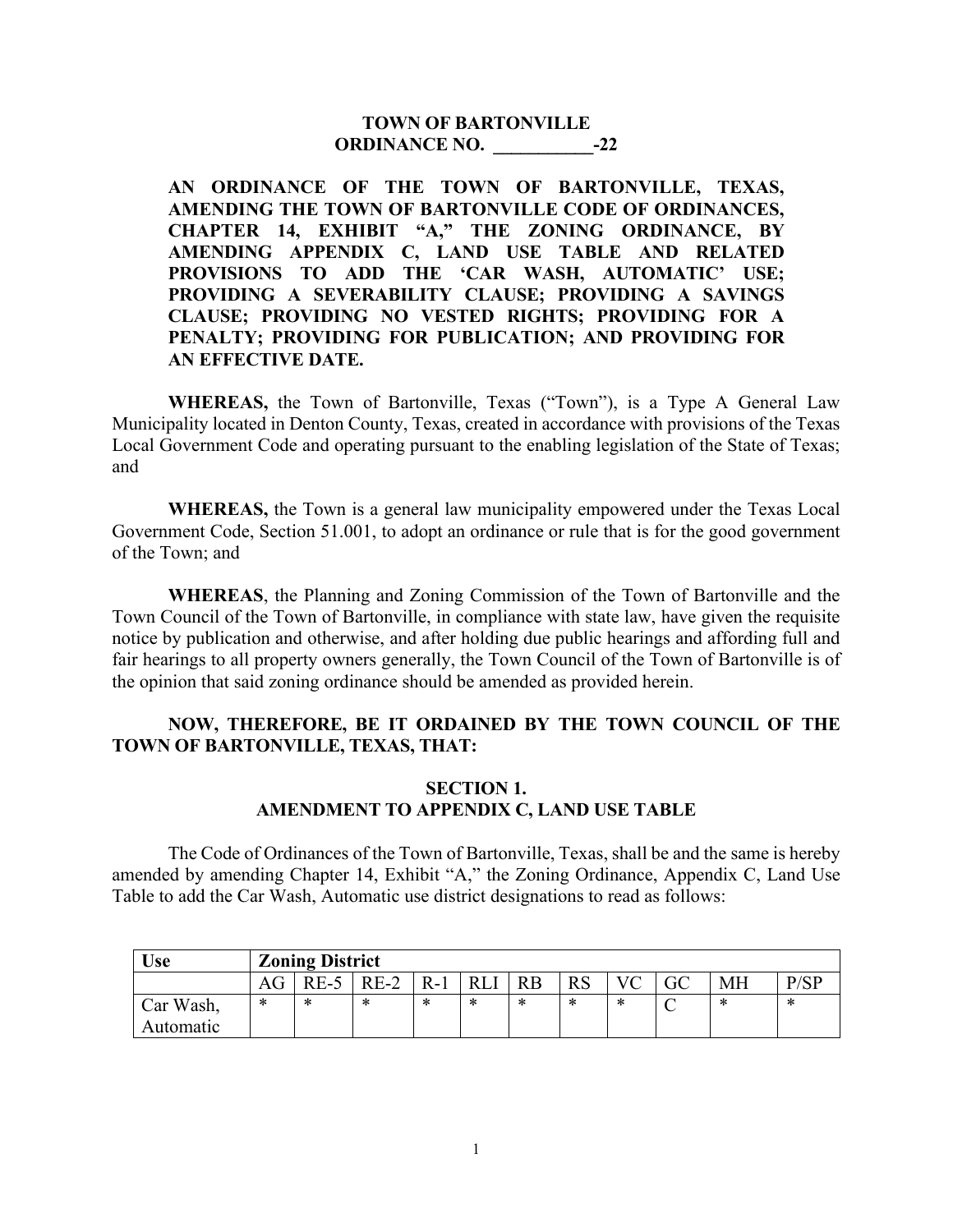## **SECTION 2. AMENDMENT TO CHAPTER 2**

The Code of Ordinances of the Town of Bartonville, Texas, shall be and the same is hereby amended by amending Chapter 14, Exhibit "A," the Zoning Ordinance, Chapter 2, Definitions, Article 2.02 Definitions by adding a definition for the Car Wash, Automatic use to read as follows:

"(34-A) Car Wash, Automatic: A facility designed and used for the primary purpose of washing and cleaning passenger automobiles in which all task are performed by mechanical means, and the automobile is typically driven through the facility by the automobile operator. Self-service vacuum stations may also be located on the property.

#### **SECTION 3. SEVERABILITY**

It is hereby declared to be the intention of the Town Council of the Town of Bartonville, Texas, that the phrases, clauses, sentences, paragraphs, and sections of this Ordinance are severable, and if any phrase, clause, sentence, paragraph, or section of this Ordinance should be declared unconstitutional by the valid judgment or decree of any court of competent jurisdiction, such unconstitutionality shall not affect any of the remaining phrases, clauses, sentences, paragraphs, or sections of this Ordinance, since the same would have been enacted by the Town Council without incorporation in this Ordinance of such unconstitutional phrases, clause, sentence, paragraph, or section.

## **SECTION 4. SAVINGS**

An offense committed before the effective date of this Ordinance is governed by prior law and the provisions of the Zoning Ordinance, as amended, in effect when the offense was committed, and the former law is continued in effect for this purpose.

#### **SECTION 5. ENGROSS AND ENROLL**

The Town Secretary of the Town of Bartonville is hereby directed to engross and enroll this Ordinance by copying the exact Caption and the Effective Date clause in the minutes of the Town Council of the Town of Bartonville and by filing this Ordinance in the Ordinance records of the Town.

#### **SECTION 6. PUBLICATION**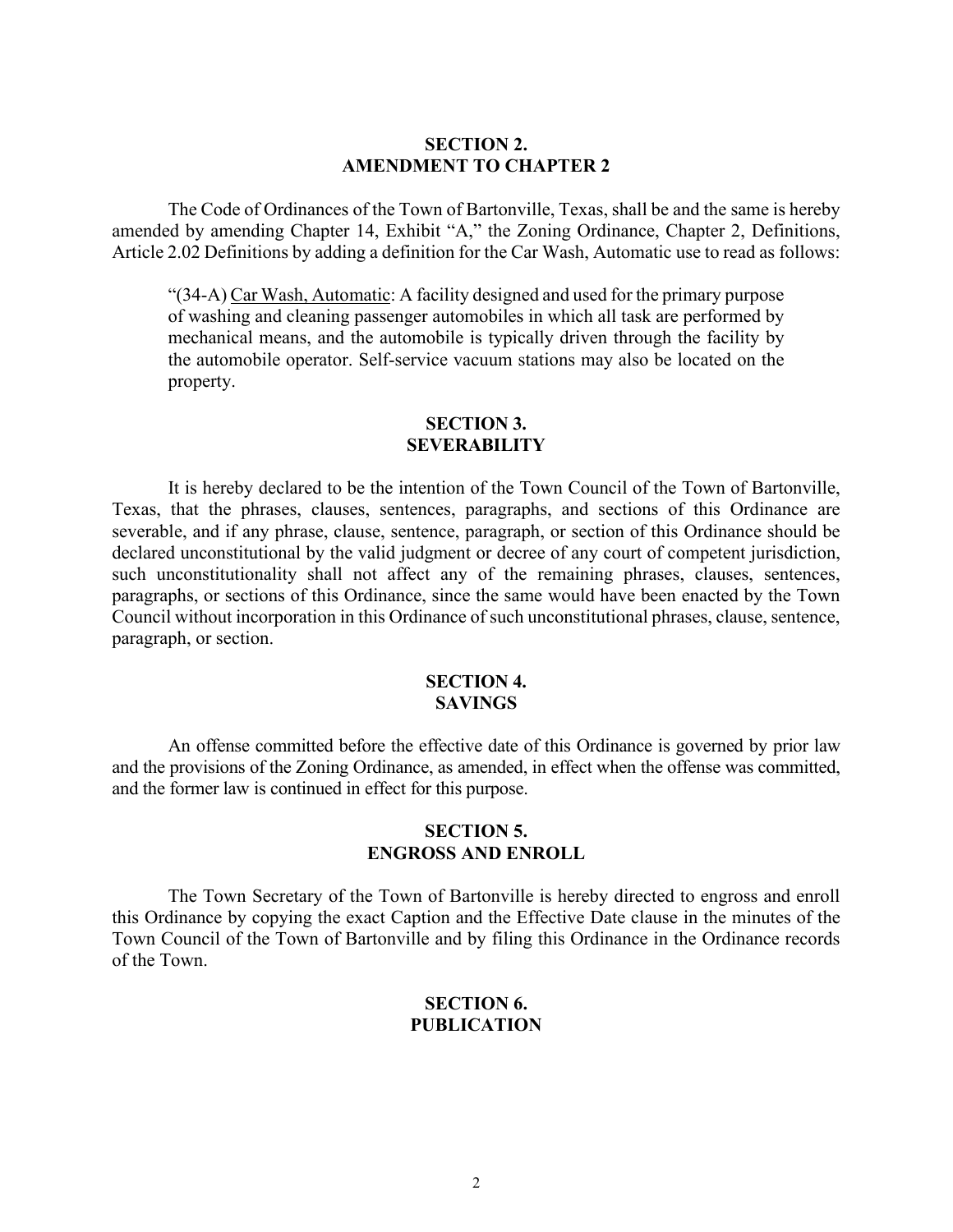The Town Secretary of the Town of Bartonville is hereby directed to publish in the Official Newspaper of the Town of Bartonville the Caption and the Effective Date of this Ordinance for two (2) days.

#### **SECTION 7. PUNISHMENT**

Any person, firm or corporation violating any of the provisions or terms of this Ordinance shall be subject to the same penalty as provided for in the Code of Ordinances of the Town of Bartonville, Texas, as heretofore amended, and upon conviction shall be punished by a fine not to exceed the sum of two thousand dollars (\$2,000.00) for each offense; and each and every day such violation shall continue shall be deemed to constitute a separate offense.

## **SECTION 8. NO VESTED RIGHTS**

No person or entity shall acquire any vested rights in this Ordinance or any specific regulations contained herein. This Ordinance and any regulations may be amended or repealed by the Town Council of the Town of Bartonville, Texas, in the manner provided by law.

## **SECTION 9. EFFECTIVE DATE**

This Ordinance shall take effect immediately from and after its passage and the publication of its caption, as the law in such cases provide.

## **AND IT IS SO ORDAINED.**

**PASSED AND APPROVED on this the day of**  $\qquad \qquad$ **, 2022.** 

APPROVED:

Bill Scherer, Mayor

*(Seal)*

ATTEST:

Tammy Dixon, Town Secretary

\_\_\_\_\_\_\_\_\_\_\_\_\_\_\_\_\_\_\_\_\_\_\_\_\_\_\_\_\_\_\_\_\_\_\_\_\_

\_\_\_\_\_\_\_\_\_\_\_\_\_\_\_\_\_\_\_\_\_\_\_\_\_\_\_\_\_\_\_\_\_\_\_\_\_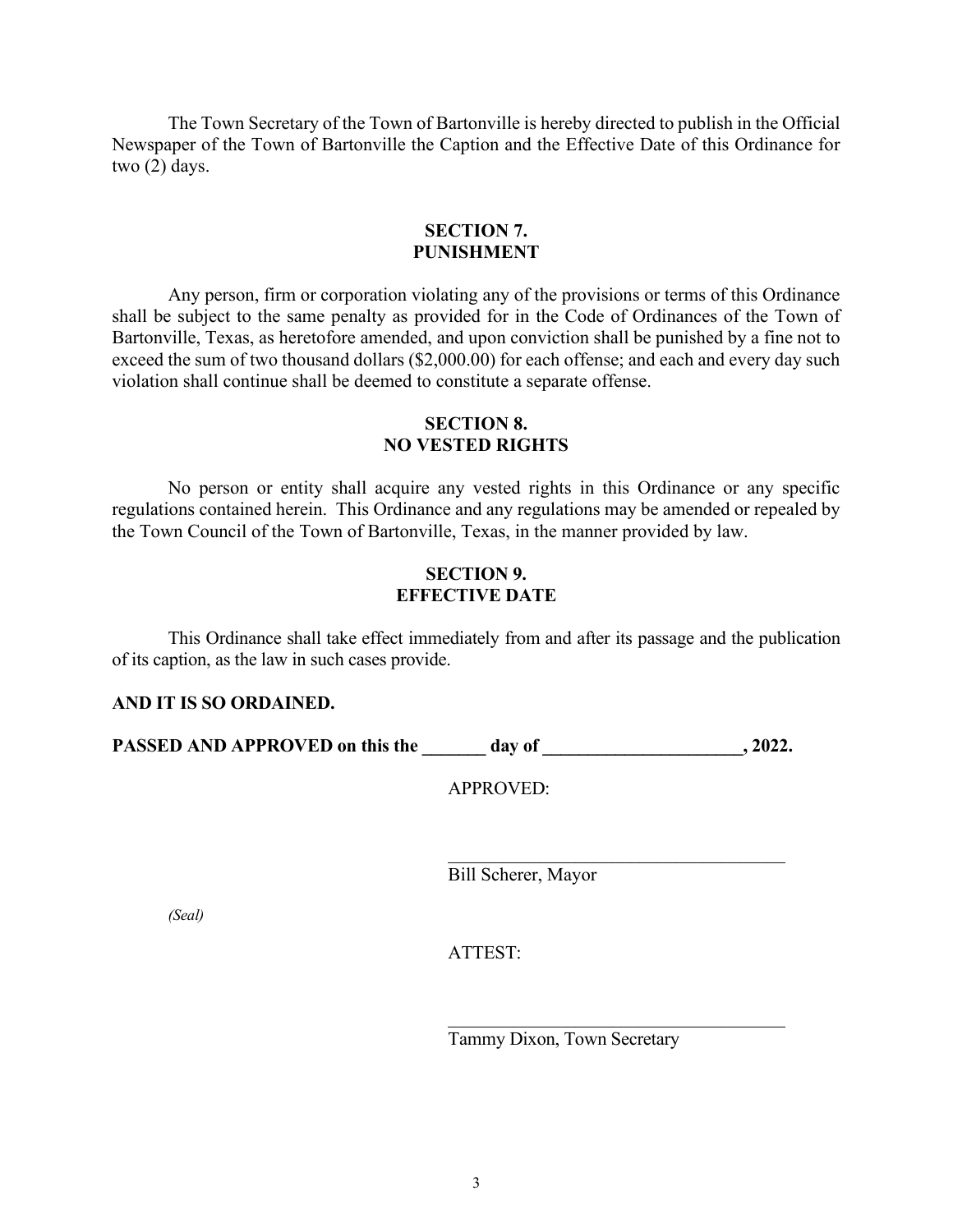

**Item #2**

| <b>DATE:</b> | February 2, 2022                                                                                                                                                                                                                                                                                                                                                                    |
|--------------|-------------------------------------------------------------------------------------------------------------------------------------------------------------------------------------------------------------------------------------------------------------------------------------------------------------------------------------------------------------------------------------|
| <b>FROM:</b> | Cori Reaume, Interim Town Administrator                                                                                                                                                                                                                                                                                                                                             |
| <b>ITEM:</b> | Public hearing to receive public comment and consider recommendations to the<br>Town Council regarding public hearing posted notice requirements by amending<br>the Town of Bartonville Code of Ordinances, Chapter 14, Exhibit "A," Article 14.02,<br>Ordinance 361-05, The Zoning Regulations, Appendix A, Section A.5 by repealing<br>and replacing subsection C. Posted Notice. |

## **SUMMARY:**

In conjunction with requests for zoning and rezoning, including Conditional Use Permit (CUP), Variances, Site Plans, and Amended Site Plans, typical municipal practice (not mandated by State Law) is to require a sign or signs be placed on a subject property along adjacent roadways providing notice of a this "Zoning Change."

The Town's Code requires the Town to post the sign(s) on the property owners property. Generally staff utilizes the building official to install the signs. His fee (per his contract) is \$60/hr. (min half hour). Total cost being \$60 to install and uninstall each sign. If the building official is unavailable, staff must post the notice, which may require using personal vehicles and leaving Town Hall during office hours.

After researching, other communities' policies are as follows:

- The Town of Copper Canyon **does not require** signs to be posted on property.
- The Towns of Double Oak, Flower Mound, Prosper, Frisco: **require the property owner and/or applicant, at their expense, to purchase sign,** per the Town's requirements and **to post the sign(s) on the property.**
- The Town of Argyle, **requires the property owner/applicant**, to post the sign **(provided by the Town** – size of a real estate sign) on their property.

At the September 21, 2021 Town Council meeting the Town Council directed staff to prepare an ordinance amending the regulations for Public Hearing Notice Signs to require the property owner/applicant to post the sign, provided by the Town.

New signs were purchased, made of 4 x 4 corrugated plastic with brass grommets that are connected to two t-posts.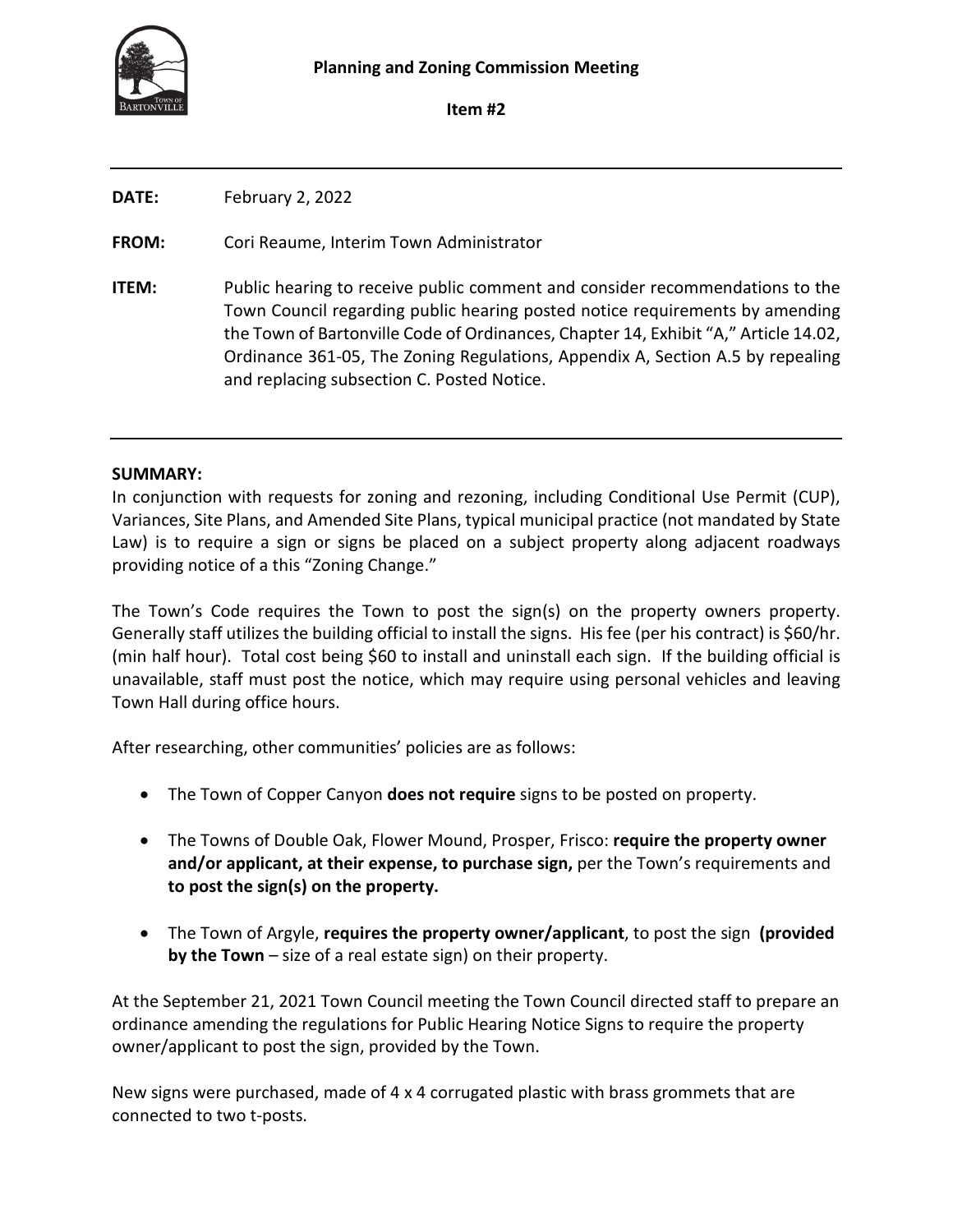Current Posted Notice Requirements:

*C. Posted Notice. Whenever this Zoning Ordinance requires that notice of a public hearing be posted on land, the Town Secretary shall cause notification signs stating the purpose of the hearing to be placed on the subject property before the tenth (10th) day prior to the first public hearing.*

- *1. A minimum of one sign shall be placed on each street frontage. Property with multiple street frontages shall have the requisite sign on each street. Signs shall be placed in a visible, unobstructed location near the front property line.*
- *2. The notification signs shall be left in place until final action is taken on the request for approval or development application, unless the case is formally withdrawn by the applicant prior to a final decision. It shall be the responsibility of the applicant to periodically check sign locations to verify that signs remain in place and have not been vandalized or removed. The applicant shall immediately notify the Town Secretary of any missing or defective signs. It is unlawful for a person to alter any notification sign, or to remove it while the case is pending; however, any removal or alteration that is beyond the control of the applicant shall not constitute a failure to meet notification requirements.*

Proposed Posted Notice Requirements:

*C. Posted Notice. Whenever this Zoning Ordinance requires that notice of a public hearing be posted on land* the applicant shall erect a notification sign, provided by the Town, stating the purpose of the public hearing, on the subject property before the tenth  $(10<sup>th</sup>)$  day prior to the first public hearing.

- *1. A minimum of one sign shall be placed adjacent on each street frontage. Property with multiple street frontages shall have the requisite sign on each street. Signs shall be placed in a visible, unobstructed location near the front property line. (no change)*
- *2. The notification signs shall be left in place until final action is taken on the request for approval or development application.* The applicant shall remove and return such sign(s) to the Town within five calendar days after action by the Town Council or immediately upon the withdrawal of the petition, whichever comes first.

*It shall be the responsibility of the applicant to periodically check sign locations to verify that signs remain in place and have not been vandalized or removed. The applicant shall immediately notify the Town Secretary of any missing or defective signs. It is unlawful for a person to alter any*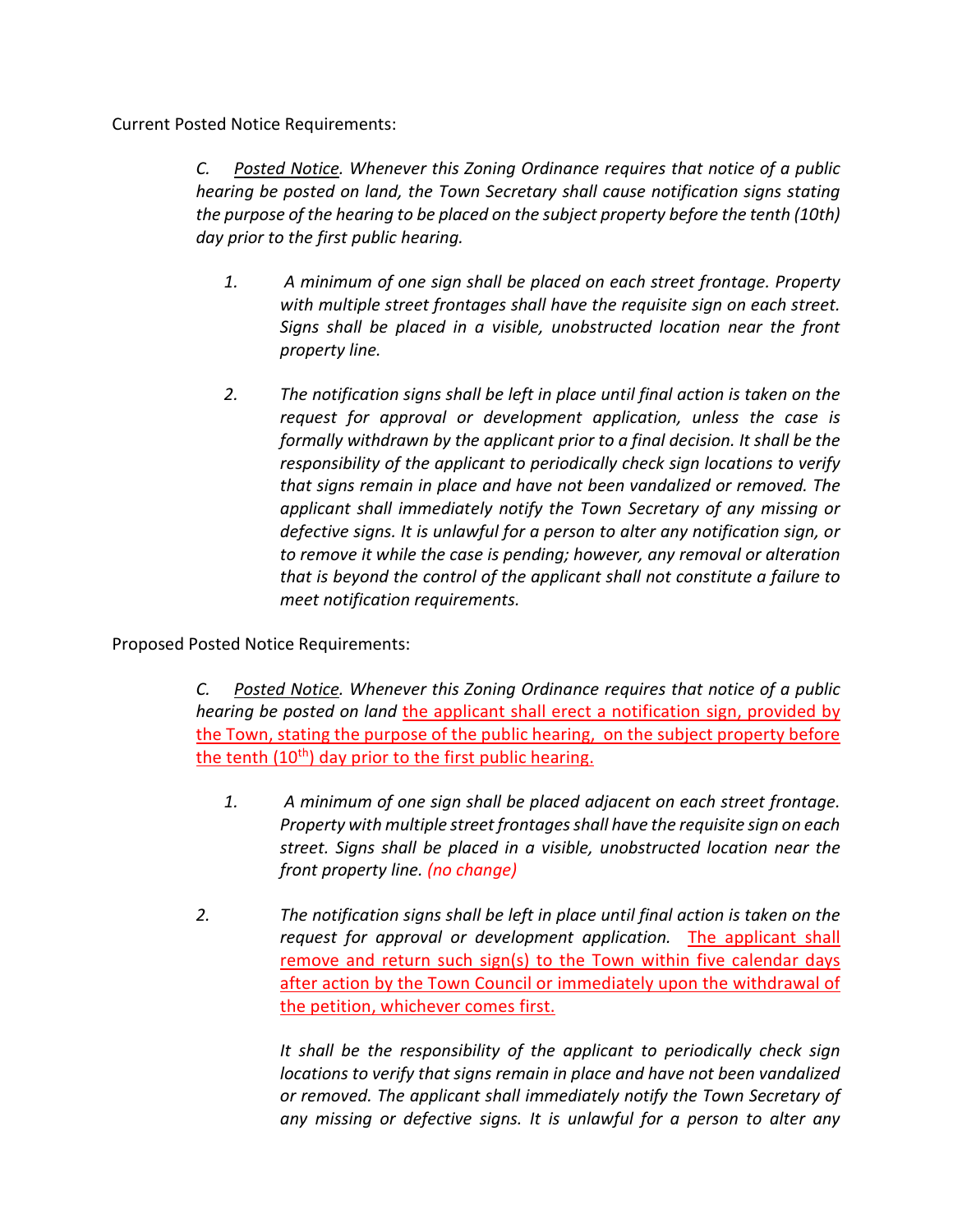*notification sign, or to remove it while the case is pending; however, any removal or alteration that is beyond the control of the applicant shall not constitute a failure to meet notification requirements.*

## **ATTACHMENTS:**

NONE

**RECOMMENDATION:** Recommend approval of the proposed changes to the Town Council, as presented.